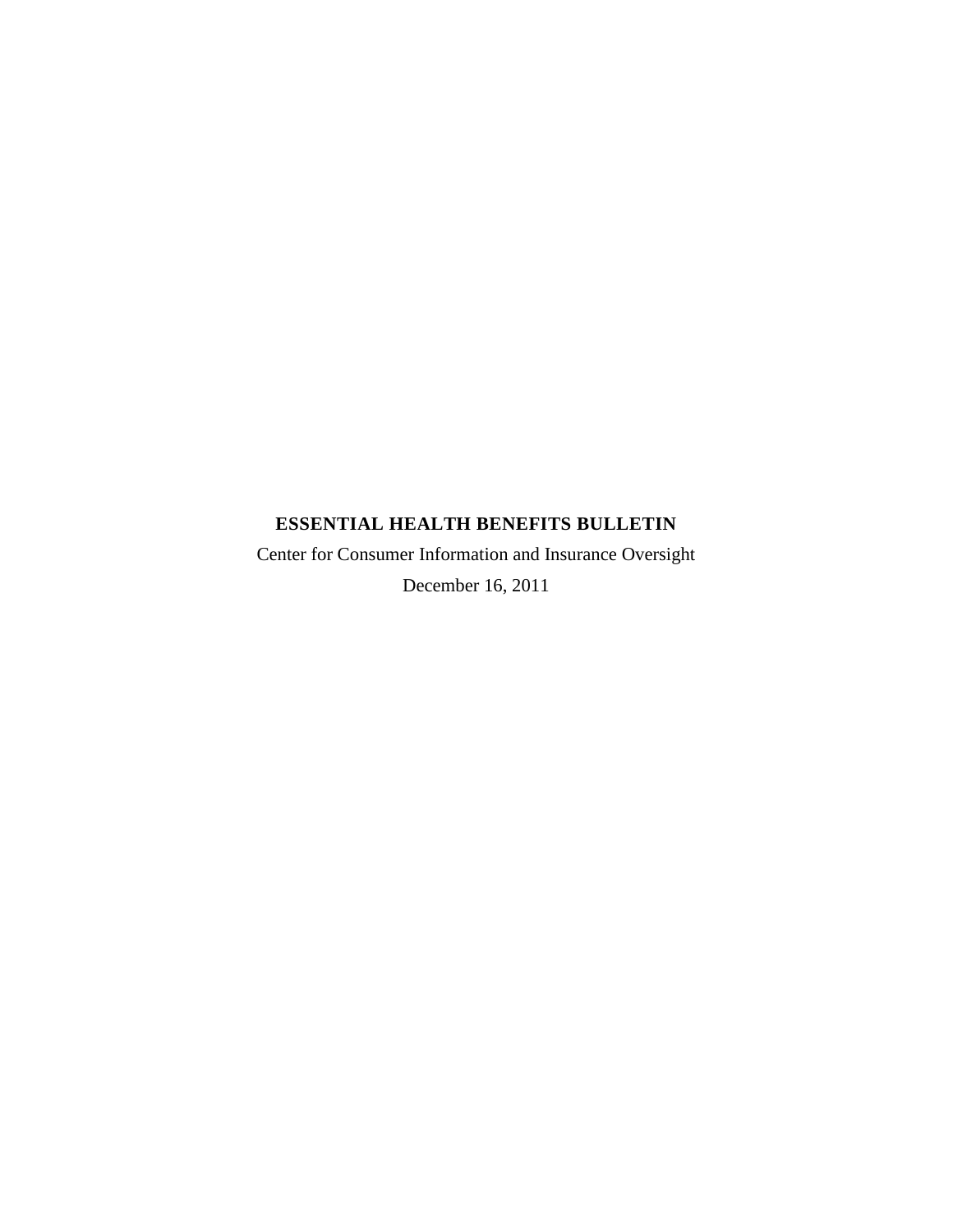# **Contents**

| Summary of Research on Employer Sponsored Plan Benefits and State Benefit<br>$B_{-}$ |
|--------------------------------------------------------------------------------------|
| Similarities and Differences in Benefit Coverage Across Markets  4                   |
|                                                                                      |
|                                                                                      |
|                                                                                      |
|                                                                                      |
|                                                                                      |
| $C_{\cdot}$                                                                          |
|                                                                                      |
|                                                                                      |
|                                                                                      |
|                                                                                      |
|                                                                                      |
|                                                                                      |
|                                                                                      |
|                                                                                      |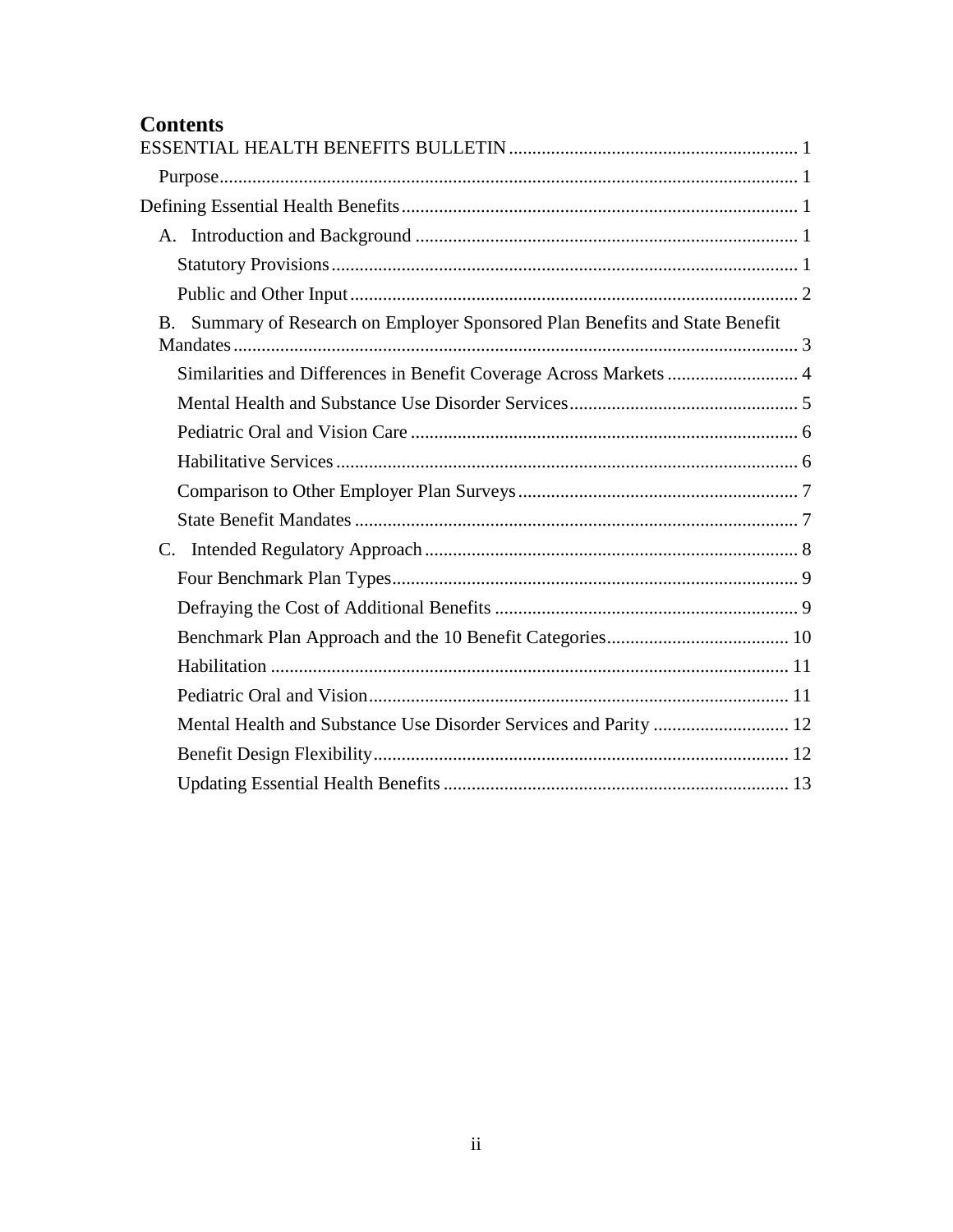## <span id="page-2-0"></span>**ESSENTIAL HEALTH BENEFITS BULLETIN**

## <span id="page-2-1"></span>**Purpose**

The purpose of this bulletin is to provide information and solicit comments on the regulatory approach that the Department of Health and Human Services (HHS) plans to propose to define essential health benefits (EHB) under section 1302 of the Affordable Care Act. This bulletin begins with an overview of the relevant statutory provisions and other background information, reviews research on health care services covered by employers today, and then describes the approach HHS plans to propose. This bulletin only relates to covered services. Plan cost sharing and the calculation of actuarial value are not addressed in this bulletin. We plan to release guidance on calculating actuarial value and the provision of minimum value by employer-sponsored coverage in the near future. In addition, we plan to issue future guidance on essential health benefit implementation in the Medicaid program.

The intended regulatory approach utilizes a reference plan based on employer-sponsored coverage in the marketplace today, supplemented as necessary to ensure that plans cover each of the 10 statutory categories of EHB. In developing this intended approach, HHS sought to balance comprehensiveness, affordability, and State flexibility and to reflect public input received to date.

Public input is welcome on this intended approach. Please send comments on the bulletin by January 31, 2012 to: [EssentialHealthBenefits@cms.hhs.gov.](mailto:EssentialHealthBenefits@cms.hhs.gov)

## <span id="page-2-2"></span>**Defining Essential Health Benefits**

## <span id="page-2-3"></span>**A. Introduction and Background**

## <span id="page-2-4"></span>*Statutory Provisions*

 $\overline{a}$ 

Section 1302(b) of the Affordable Care Act directs the Secretary of Health and Human Services (the Secretary) to define essential health benefits (EHB). Non-grandfathered plans in the individual and small group markets both inside and outside of the Exchanges, Medicaid benchmark and benchmark-equivalent, and Basic Health Programs must cover the EHB beginning in 20[1](#page-2-5)4.<sup>1</sup> Section 1302(b)(1) provides that EHB include items and services within the following 10 benefit categories: (1) ambulatory patient services, (2) emergency services (3) hospitalization, (4) maternity and newborn care, (5) mental health and substance use disorder services, including behavioral health treatment, (6) prescription drugs, (7) rehabilitative and habilitative services and devices, (8) laboratory services, (9) preventive and wellness services and chronic disease management, and (10) pediatric services, including oral and vision care.

<span id="page-2-5"></span> $<sup>1</sup>$  Self-insured group health plans, health insurance coverage offered in the large group market, and</sup> grandfathered health plans are not required to cover the essential health benefits.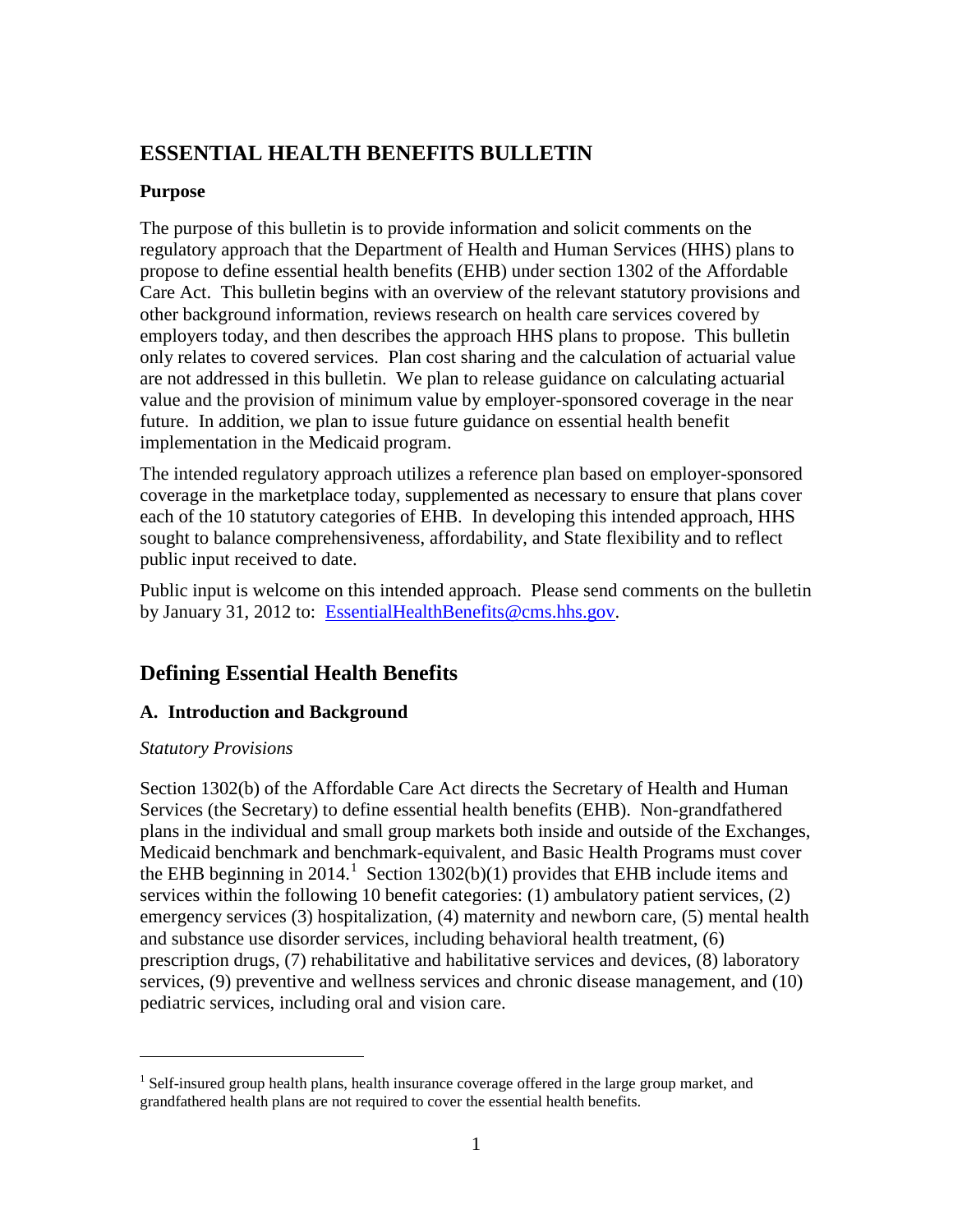Section 1302(b)(2) of the Affordable Care Act instructs the Secretary that the scope of EHB shall equal the scope of benefits provided under a typical employer plan. In defining EHB, section 1302(b)(4) directs the Secretary to establish an appropriate balance among the benefit categories. Further, under this provision, the Secretary must not make coverage decisions, determine reimbursement rates, or establish incentive programs. Benefits must not be designed in ways that discriminate based on age, disability, or expected length of life, but must consider the health care needs of diverse segments of the population. The Secretary must submit a report to the appropriate committees of Congress along with a certification from the Chief Actuary of the Centers for Medicare  $\&$ Medicaid Services that the scope of the EHB is equal to the scope of benefits provided under a typical employer plan, as determined by the Secretary.

In addition, section 1311(d)(3) of the Affordable Care Act requires States to defray the cost of any benefits required by State law to be covered by qualified health plans beyond the EHB.

The statute distinguishes between a plan's covered services and the plan's cost-sharing features, such as deductibles, copayments, and coinsurance. The cost-sharing features will determine the level of actuarial value of the plan, expressed as a "metal level" as specified in statute: bronze at 60 percent actuarial value, silver at 70 percent actuarial value, gold at 80 percent actuarial value, and platinum at 90 percent actuarial value.<sup>[2](#page-3-1)</sup>

## <span id="page-3-0"></span>*Public and Other Input*

 $\overline{a}$ 

To inform the Department's understanding of the benefits provided by employer plans, HHS has considered a report on employer plans submitted by the Department of Labor (DOL), recommendations on the process for defining and updating EHB from the Institute of Medicine (IOM), and input from the public and other interested stakeholders during a series of public listening sessions detailed below.

Section  $1302(b)(2)(A)$  requires the Secretary of Labor to inform the determination of EHB with a survey of employer-sponsored plans. On April 15, 2011, the DOL issued its report, in satisfaction of section 1302(b)(2)(A) of the Affordable Care Act, providing results on the scope of benefits offered under employer-sponsored insurance to HHS.<sup>[3](#page-3-2)</sup> The DOL survey provided a broad overview of benefits available to employees enrolled in employer sponsored plans. The report drew on data from the 2008 and 2009 National Compensation Survey (which includes large and small employers), as well as DOL's supplemental review of health plan Summary Plan Documents, and provided information on the extent to which employees have coverage for approximately 25 services within the 10 categories of EHB outlined in the Affordable Care Act (e.g., a certain percentage of plan participants have coverage for a certain benefit).

In order to receive independent guidance, HHS also commissioned the IOM to recommend a process that would help HHS define the benefits that should be included in the EHB and update the benefits to take into account advances in science, gaps in access,

<span id="page-3-1"></span> $^{2}$  As noted, these will be the subject of forthcoming guidance.

<span id="page-3-2"></span><sup>3</sup> Available at<http://www.bls.gov/ncs/ebs/sp/selmedbensreport.pdf>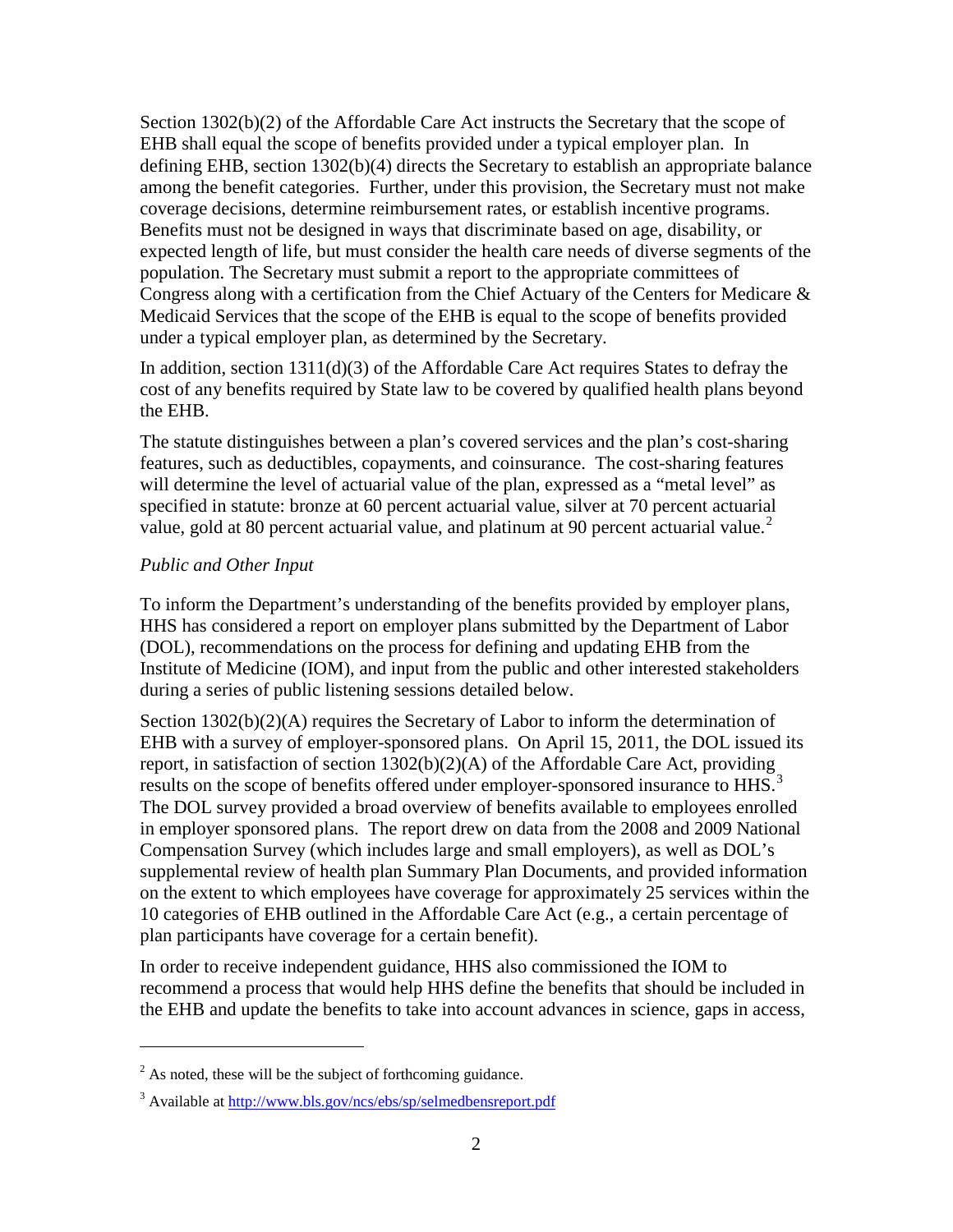and the effect of any benefit changes on cost. The IOM submitted its consensus recommendations in a report entitled "Essential Health Benefits: Balancing Coverage and Cost" on October 7, 2011.<sup>[4](#page-4-1)</sup> In order to balance the cost and comprehensiveness of EHB, the IOM recommended that EHB reflect plans in the small employer market and that the establishment of an EHB package should be guided by a national premium target. The IOM also recommended the development of a framework for updating EHB that would take into account new evidence about effective interventions and changes in provider and consumer preferences while ensuring that the cost of the revised package of benefits remains within predetermined limits as the benefit standards become more specific. The IOM recommended flexibility across States and suggested that States operating their own Exchanges be allowed to substitute a plan that is actuarially equivalent to the national EHB package. The IOM also recommended continued public input throughout the process.

Following the release of the IOM's recommendations, HHS held a series of sessions with stakeholders, including consumers, providers, employers, plans, and State representatives, in both Washington, D.C. and around the nation to gather public input. Several key themes emerged. Consumer groups and some provider groups expressed concern at the IOM's emphasis on cost over the comprehensiveness of benefits. Some consumer groups expressed a belief that small group plans may not represent the typical employer plan envisioned by the statute, while employers and health insurance issuers generally supported the IOM conclusion that EHB should be based on small employer plans. Consumer and provider groups commented that specific benefits should be spelled out by the Secretary, while health insurance issuers and employers commented that they prefer more general guidance, allowing for greater flexibility. Both provider and consumer groups expressed concern about discrimination against individuals with particular conditions. Employers and health insurance issuers stressed concern about resources and urged the Secretary to adopt a more moderate benefit package. Consumers generally favored a uniform benefits package, and many consumers requested that State mandates be included in the benefits package. Some requested a uniform benefit package so that consumer choice of plan could focus on other plan features such as premium, provider network, and quality improvement. Some employer, health insurance issuer, and State representatives focused on the need for flexibility across the country to reflect local preferences and practices. States, health insurance issuers, and employers emphasized the need for timely guidance in preparing for implementation around EHB.

#### <span id="page-4-0"></span>**B. Summary of Research on Employer Sponsored Plan Benefits and State Benefit Mandates**

While the Affordable Care Act directs the Secretary to define the scope of EHB as being equal to a typical employer plan, the statute does not provide a definition of "typical." Therefore, HHS gathered benefit information on large employer plans (which account for

<span id="page-4-1"></span><sup>4</sup> Available at [http://www.iom.edu/Reports/2011/Essential-Health-Benefits-Balancing-Coverage-and-](http://www.iom.edu/Reports/2011/Essential-Health-Benefits-Balancing-Coverage-and-Cost.aspx)[Cost.aspx](http://www.iom.edu/Reports/2011/Essential-Health-Benefits-Balancing-Coverage-and-Cost.aspx)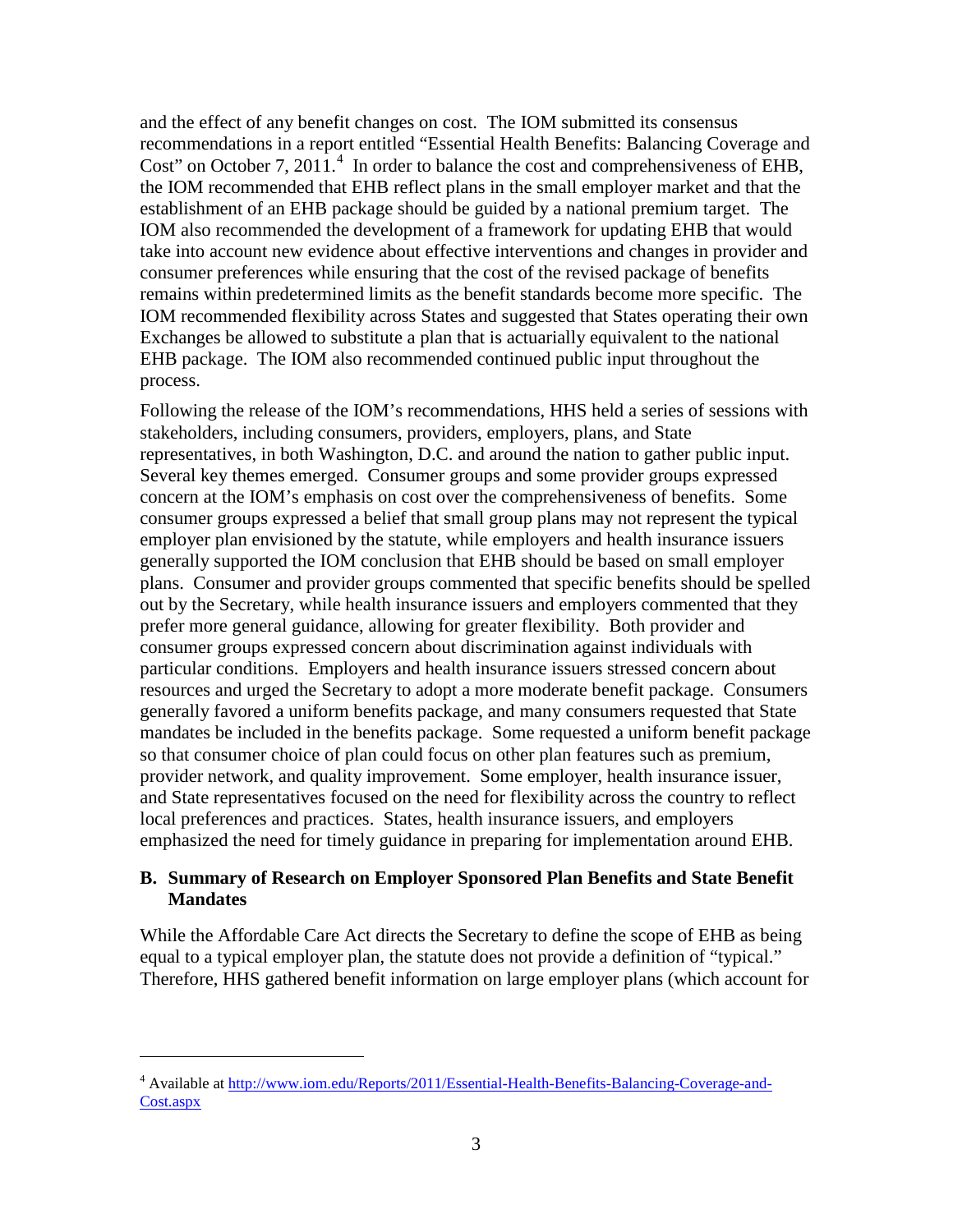the majority of employer plan enrollees), small employer products (which account for the majority of employer plans), and plans offered to public employees.[5](#page-5-1)

There is not yet a national standard for plan reporting of benefits.[6](#page-5-2) While the DOL collects information on benefits offered by employer plans, no single data set includes comprehensive data on coverage of each of the 10 statutory essential health benefit categories. Consequently, to supplement information available from the DOL, Mercer,[7](#page-5-3) and Kaiser Family Foundation/Health Research & Educational Trust (KFF/HRET)[8](#page-5-4) surveys of employer plans, HHS gathered information on employer plan benefits from the IOM's survey of three small group issuers and supplemented this information with an internal analysis of publicly available information on State employee plans and Federal employee plans,<sup>[9](#page-5-5)</sup> and information on benefits submitted to HealthCare.gov by small group health insurance issuers. To inform our understanding of the category of pediatric oral and vision care, HHS staff also analyzed dental and vision plans in the Federal Employees Dental/Vision Insurance Program (FEDVIP).<sup>[10](#page-5-6)</sup> The FEDVIP program is a standalone vision and dental program where eligible Federal enrollees pay the full cost of their coverage.

## <span id="page-5-0"></span>*Similarities and Differences in Benefit Coverage Across Markets*

Generally, according to this analysis, products in the small group market, State employee plans, and the Federal Employees Health Benefits Program (FEHBP) Blue Cross Blue Shield (BCBS) Standard Option and Government Employees Health Association (GEHA) plans do not differ significantly in the range of services they cover. They differ mainly in cost-sharing provisions, but cost-sharing is not taken into account in determining EHB. Similarly, these plans and products and the small group issuers surveyed by the IOM appear to generally cover health care services in virtually all of the 10 statutory categories.

For example, across the markets and plans examined, it appears that the following benefits are consistently covered: physician and specialist office visits, inpatient and

<span id="page-5-1"></span><sup>&</sup>lt;sup>5</sup> Nomenclature used in HealthCare.gov describes "products" as the services covered as a package by an issuer, which may have several cost-sharing options and riders as options. A "plan" refers to the specific benefits and cost-sharing provisions available to an enrolled consumer. For example, multiple plans with different cost-sharing structures and rider options may derive from a single product.

<span id="page-5-2"></span> $6$  Section 2715 of the Public Health Service Act (PHS Act) requires group health plans and health insurance issuers in the group and individual markets to provide a Summary of Benefits and Coverage in a uniform format to consumers. HHS, DOL, and the Department of the Treasury issued proposed rules for PHS Act section 2715 at 76 FR 52442 (August 22, 2011). Further information is available at <http://www.gpo.gov/fdsys/pkg/FR-2011-08-22/pdf/2011-21193.pdf> an[d http://www.dol.gov/ebsa/faqs/faq](http://www.dol.gov/ebsa/faqs/faq-aca7.html)[aca7.html.](http://www.dol.gov/ebsa/faqs/faq-aca7.html)

<span id="page-5-3"></span><sup>7</sup> Available at<http://www.mercer.com/survey-reports/2009-US-national-health-plan-survey>

<span id="page-5-4"></span><sup>8</sup> Available at [http://ehbs.kff.org](http://ehbs.kff.org/)

<span id="page-5-5"></span><sup>&</sup>lt;sup>9</sup> HHS staff analyzed the Federal Employees Health Benefits Program (FEHBP) Blue Cross Blue Shield (BCBS) Standard Option and Government Employees Health Association Benefit plan booklets.

<span id="page-5-6"></span><sup>&</sup>lt;sup>10</sup> Further information is available at<https://www.benefeds.com/Portal/jsp/LoginPage.jsp>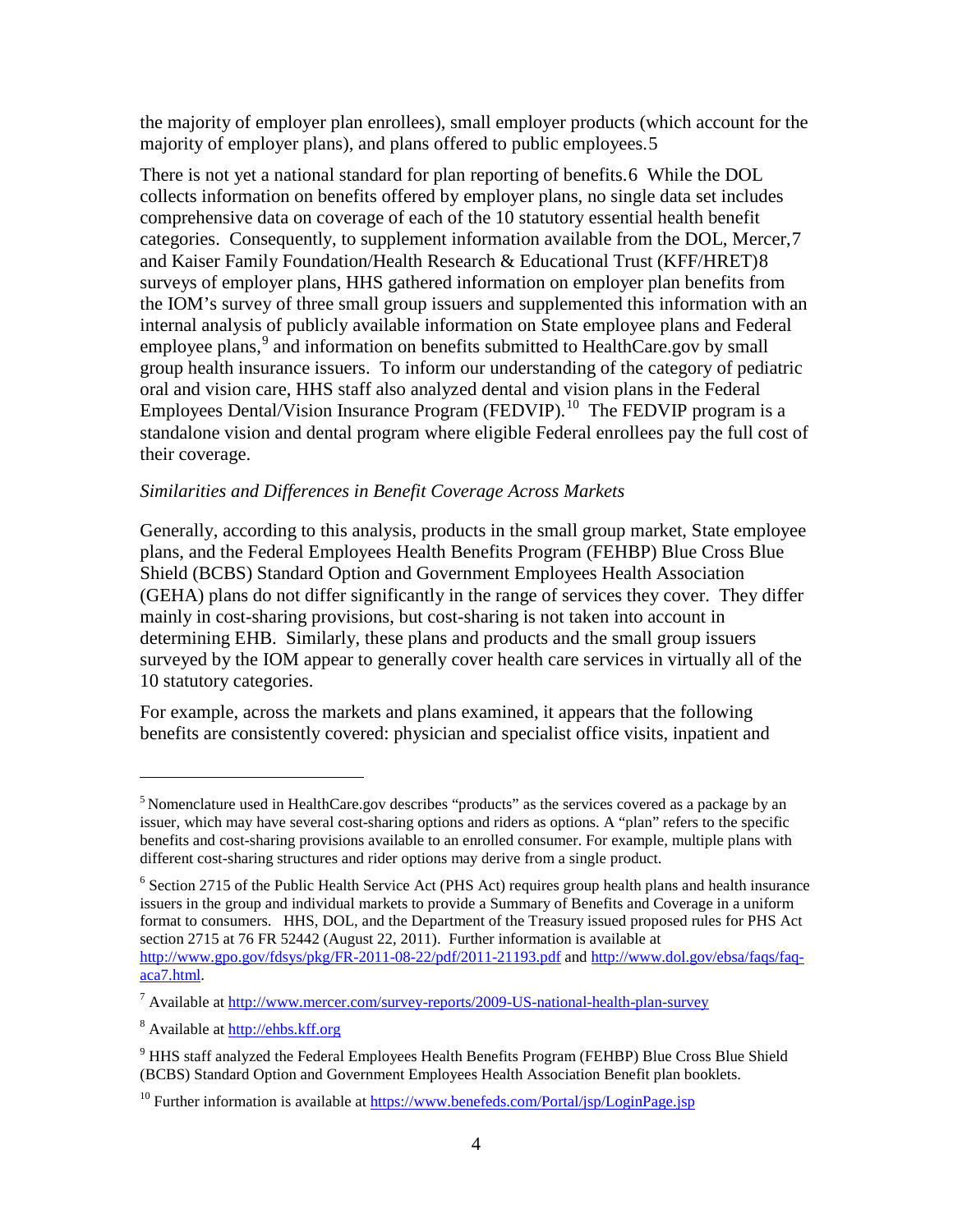outpatient surgery, hospitalization, organ transplants, emergency services, maternity care, inpatient and outpatient mental health and substance use disorder services, generic and brand prescription drugs, physical, occupational and speech therapy, durable medical equipment, prosthetics and orthotics, laboratory and imaging services, preventive care and nutritional counseling services for patients with diabetes, and well child and pediatric services such as immunizations. As noted in a previous HHS analysis, variation appears to be much greater for cost-sharing than for covered services.<sup>[11](#page-6-1)</sup>

While the plans and products in all the markets studied appear to cover a similar general scope of services, there was some variation in coverage of a few specific services among markets and among plans and products within markets, although there is no systematic difference noted in the breadth of services among these markets. For example, the FEHBP BCBS Standard Option plan covers preventive and basic dental care, acupuncture, bariatric surgery, hearing aids, and smoking cessation programs and medications. These benefits are not all consistently covered by small employer health plans. Coverage of these benefits in State employee plans varies between States. However, in some cases, small group products cover some benefits that are not included in the FEHBP plans examined and may not be included in State employee plans, especially in States for which benefits such as in-vitro fertilization or applied behavior analysis (ABA) for children with autism are mandated by State law.<sup>12</sup> Finally, there is a subset of benefits including mental health and substance use disorder services, pediatric oral and vision services, and habilitative services – where there is variation in coverage among plans, products, and markets. These service categories are examined in more detail below.

#### <span id="page-6-0"></span>*Mental Health and Substance Use Disorder Services*

 $\overline{a}$ 

In general, the plans and products studied appear to cover inpatient and outpatient mental health and substance use disorder services; however, coverage in the small group market often has limits. As discussed later in this document, coverage will have to be consistent with the Mental Health Parity and Addiction Equity Act (MHPAEA).<sup>[13](#page-6-3)</sup>

The extent to which plans and products cover behavioral health treatment, a component of the mental health and substance use disorder EHB category, is unclear. In general, plans do not mention behavioral health treatment as a category of services in summary

<span id="page-6-1"></span><sup>&</sup>lt;sup>11</sup> ASPE Research Brief, "Actuarial Value and Employer Sponsored Insurance," November 2011. Available at: [http://aspe.hhs.gov/health/reports/2011/AV-ESI/rb.pdf.](http://aspe.hhs.gov/health/reports/2011/AV-ESI/rb.pdf)

<span id="page-6-2"></span> $12$  In addition to mandated benefits, it appears that the small group issuers the IOM surveyed also generally cover residential treatment centers, which the FEHBP BCBS Standard Option plan excludes. However, as this analysis compares three small group issuers to one FEHBP plan, it is unclear if this finding can be generalized to other plans.

<span id="page-6-3"></span><sup>&</sup>lt;sup>13</sup> See Affordable Care Act § 1311(j); see also PHS Act § 2726, ERISA § 712, Internal Revenue Code § 9812. See also interim final regulations at 75 FR 5410 (February 2, 2010) and guidance published on June 30, 2010 [\(http://www.dol.gov/ebsa/faqs/faq-mhpaea.html\)](http://www.dol.gov/ebsa/faqs/faq-mhpaea.html), December 22, 2010 [\(http://www.dol.gov/ebsa/faqs/faq-aca5.html\)](http://www.dol.gov/ebsa/faqs/faq-aca5.html), and November 17, 2011 [\(http://www.dol.gov/ebsa/faqs/faq](http://www.dol.gov/ebsa/faqs/faq-aca7.html)[aca7.html\)](http://www.dol.gov/ebsa/faqs/faq-aca7.html).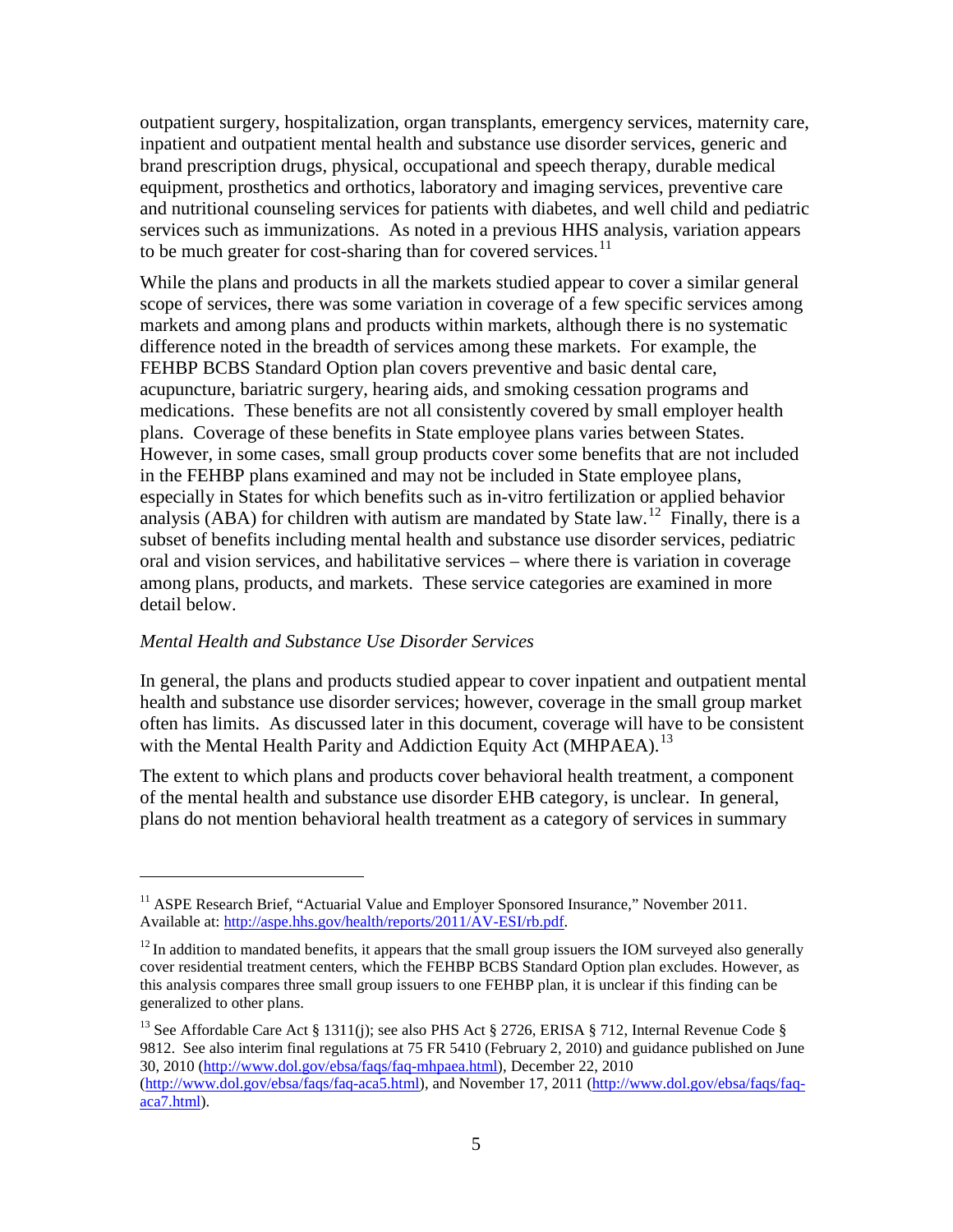plan documents. The exception is behavioral treatment for autism, which small group issuers in the IOM survey indicated is usually covered only when mandated by States.

### <span id="page-7-0"></span>*Pediatric Oral and Vision Care*

Coverage of dental and vision care services are provided through a mix of comprehensive health coverage plans and stand-alone coverage separate from the major medical coverage, which may be excepted benefits under PHS Act section 2722.<sup>[14](#page-7-2)</sup> The FEDVIP vision plan with the highest enrollment in 2010 covers routine eye examinations with refraction, corrective lenses and contact lenses, and the FEDVIP dental plan covers preventive and basic dental services such as cleanings and fillings, as well as advanced dental services such as root canals, crowns and medically necessary orthodontia. In some cases, dental or vision services may be covered by a medical plan. For example, the FEHBP BCBS Standard Option plan covers basic and preventive dental services.

#### <span id="page-7-1"></span>*Habilitative Services*

There is no generally accepted definition of habilitative services among health plans, and in general, health insurance plans do not identify habilitative services as a distinct group of services. However, many States, consumer groups, and other organizations have suggested definitions of habilitative services which focus on: learning new skills or functions – as distinguished from rehabilitation which focuses on relearning existing skills or functions, or defining "habilitative services" as the term is used in the Medicaid program.[15](#page-7-3),[16,](#page-7-4)[17](#page-7-5) An example of habilitative services is speech therapy for a child who is not talking at the expected age .

Two of the three small group issuers surveyed by the IOM indicated that they do not cover habilitative services. However, data submitted by small group issuers for display on HealthCare.gov indicates that about 70 percent of small group products offer at least limited coverage of habilitative services.<sup>[18](#page-7-6)</sup> Physical therapy (PT), occupational therapy (OT), and speech therapy (ST) for habilitative purposes may be covered under the rehabilitation benefit of health insurance plans, which often includes visit limits. All three issuers reporting to the IOM covered PT, OT, and ST, though one issuer did not cover these services for patients with an autism diagnosis. The FEHBP BCBS Standard Option plan also covers PT, OT, and ST. State employee plans examined appear to generally cover PT, OT, and ST.

<span id="page-7-2"></span> $14$  When dental or vision coverage is provided in plan that is separate from or otherwise not an integral part of a major medical plan, that separate coverage is not subject to the insurance market reforms in title XXVII of the PHS Act. See PHS Act  $\S\S 2722(c)(1)$ , 2791(c)(2).

<span id="page-7-3"></span><sup>&</sup>lt;sup>15</sup> For State definitions, see Md. Code Ins. § 15-835(a)(3); D.C. Code § 31-3271(3); 215 Ill. Comp. Stat. 5/356z.14(i).

<span id="page-7-4"></span><sup>16</sup> See 76 Fed. Reg. 52,442 and 76 Fed. Reg. 52,475.

<span id="page-7-5"></span><sup>&</sup>lt;sup>17</sup> For Medicaid definition, see Social Security Act, § 1915(c)(5)(A).

<span id="page-7-6"></span><sup>&</sup>lt;sup>18</sup> Data submitted in October 2011.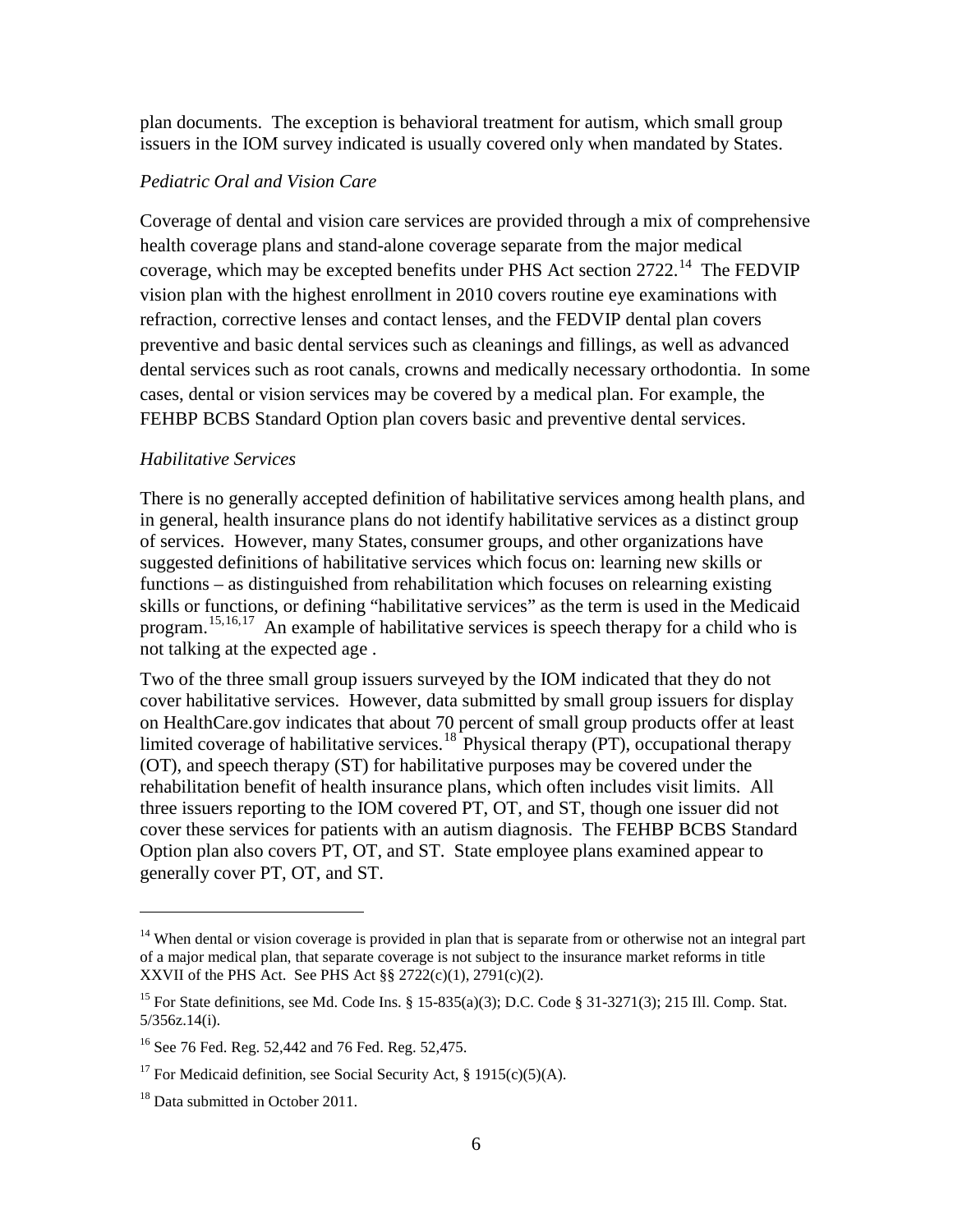#### <span id="page-8-0"></span>*Comparison to Other Employer Plan Surveys*

These findings are generally consistent with other surveys of employer sponsored health coverage conducted by DOL, Mercer, and KFF/HRET. The Department of Labor survey found that employees had widespread coverage for medical services such as inpatient hospital services, hospital room and board, emergency room visits, ambulance service, maternity, durable medical equipment, and physical therapy. Similarly, Mercer found employers provided widespread coverage for medical services such as durable medical equipment, outpatient facility charges, and physical, occupational, and speech therapy. The KFF/HRET survey also found widespread coverage of prescription drugs among employees with employer-sponsored coverage.

#### <span id="page-8-1"></span>*State Benefit Mandates*

 $\overline{a}$ 

State laws regarding required coverage of benefits vary widely in number, scope, and topic, so that generalizing about mandates and their impact on typical employer plans is difficult. All States have adopted at least one health insurance mandate, and there are more than 1,600 specific service and provider coverage requirements across the 50 States and the District of Columbia.<sup>[19](#page-8-2)</sup>

Almost all State mandated services are typically included in benefit packages in States without the mandate – such as immunizations and emergency services. In order to better understand the variation in State mandates, their impact on the benefits covered by plans, and their cost, HHS analyzed 150 categories of benefit and provider mandates across all 50 States and the District of Columbia. The FEHBP BCBS Standard and Basic Options are not subject to any State mandates, but our analysis indicates that they cover nearly all of the benefit and provider mandate categories required under State mandates. The FEHBP BCBS Standard Option is not subject to any State mandates, but our analysis indicates that it covers about 95 percent of the benefit and provider mandate categories required under State mandates. The primary exceptions are mandates requiring coverage of in-vitro fertilization and ABA therapy for autism, which are not covered by the FEHBP BCBS Standard Option plan but are required in 8 and 29 States, respectively.

These two mandates commonly permit annual dollar limits, annual lifetime or frequency limits, and/or age limits. Research by States with these two mandates indicates that the cost of covering in-vitro fertilization benefits raises average premiums by about one percent<sup>[20](#page-8-3)[,21](#page-8-4)</sup> and the cost of covering ABA therapy for autism raises average premiums by approximately  $0.3$  percent.<sup>[22](#page-8-5)</sup> Approximately  $10$  percent of people covered by small

<span id="page-8-4"></span><sup>21</sup> University of Connecticut Center for Public Health and Health Policy. Connecticut Mandated Health Insurance Benefit Reviews. January, 2011. Available at:

```
http://www.ct.gov/cid/lib/cid/2010_CT_Mandated_Health_Insurance_Benefits_Reviews_-
_General_Overview.pdf
```
<span id="page-8-2"></span> $19$  Of these 1,600 mandates, about 1,150 are benefit mandates and 450 are provider mandates.

<span id="page-8-3"></span> $^{20}$  Maryland Health Care Commission. Study of Mandated Health Insurance Services: A Comparative Evaluation. January 1, 2008. Available at: [http://mhcc.maryland.gov/health\\_insurance/mandated\\_1207.pdf](http://mhcc.maryland.gov/health_insurance/mandated_1207.pdf)

<span id="page-8-5"></span><sup>&</sup>lt;sup>22</sup> California Health Benefits Review Program. Analysis of Senate Bill TBD 1: Autism. March 20, 2011. Available at: [http://www.chbrp.org/docs/index.php?action=read&bill\\_id=113&doc\\_type=3.](http://www.chbrp.org/docs/index.php?action=read&bill_id=113&doc_type=3)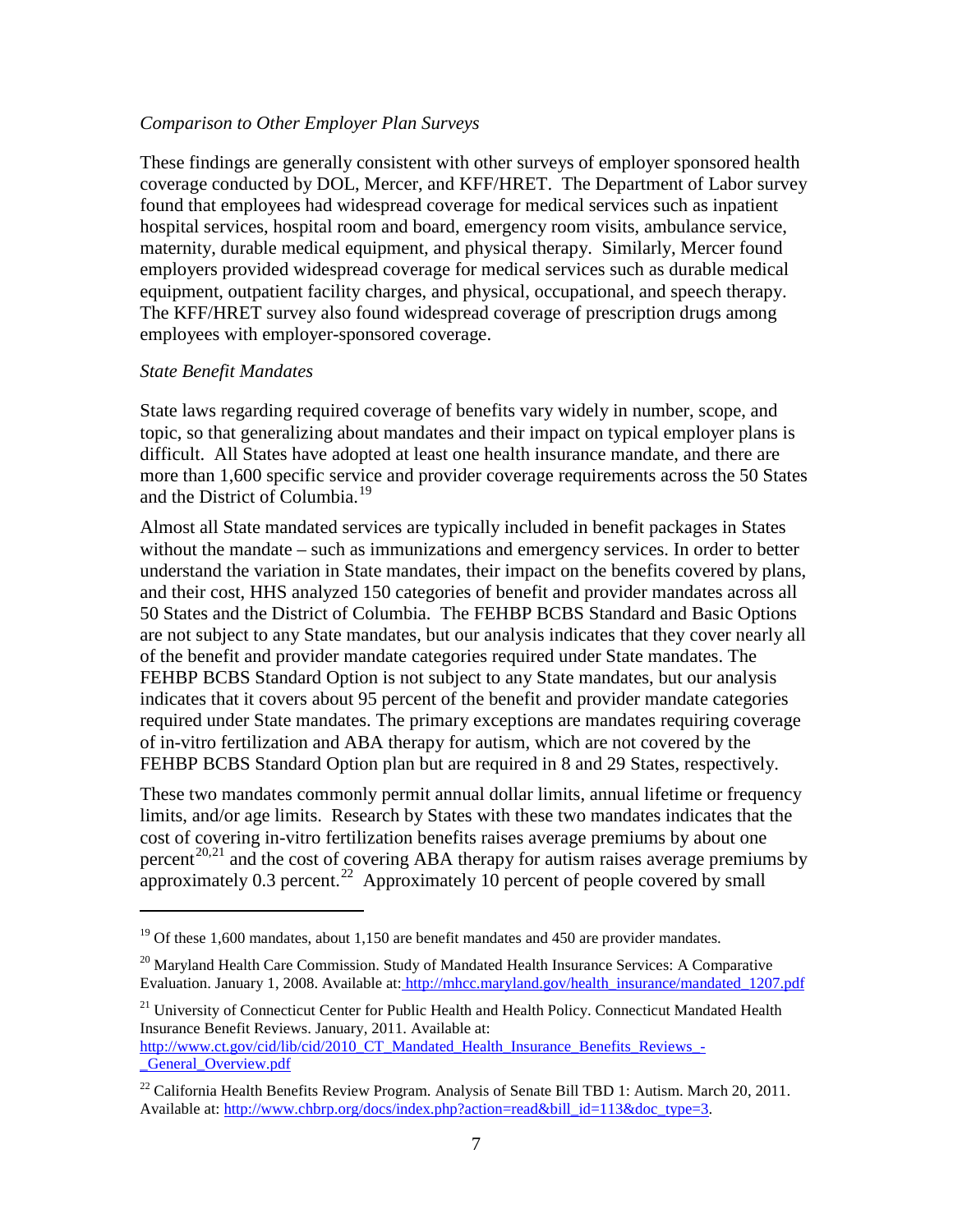group policies live in a State requiring coverage of in-vitro fertilization, and approximately 50 percent live in a State requiring coverage of ABA.

The small group issuers surveyed by the IOM indicated they cover ABA only when required by State benefit mandates. The FEHBP BCBS Standard Option does not cover ABA. The extent to which these services are covered by State employee plans is unclear, as there is variation between States in whether benefit mandates apply (either by statute or voluntarily) to State employee plans.

## <span id="page-9-0"></span>**C. Intended Regulatory Approach**

As noted in the introduction, the Affordable Care Act authorizes the Secretary to define EHB. In response to the research and recommendations described above, as a general matter, our goal is to pursue an approach that will:

- Encompass the 10 categories of services identified in the statute;
- Reflect typical employer health benefit plans;
- Reflect balance among the categories;
- Account for diverse health needs across many populations;
- Ensure there are no incentives for coverage decisions, cost sharing or reimbursement rates to discriminate impermissibly against individuals because of their age, disability, or expected length of life;
- Ensure compliance with the Mental Health Parity and Addiction Equity Act of 2008 (MHPAEA);
- Provide States a role in defining EHB; and
- Balance comprehensiveness and affordability for those purchasing coverage.

As recommended by the IOM, HHS aims to balance comprehensiveness, affordability, and State flexibility while taking into account public input throughout the process of establishing and implementing EHB.<sup>[23](#page-9-1)</sup> Our intended approach to EHB incorporates plans typically offered by small employers and benefits that are covered across the current employer marketplace.

We intend to propose that EHB be defined by a benchmark plan selected by each State. The selected benchmark plan would serve as a reference plan, reflecting both the scope of services and any limits offered by a "typical employer plan" in that State as required by section 1302(b)(2)(A) of the Affordable Care Act. This approach is based on the approach established by Congress for the Children's Health Insurance Program (CHIP), created in 1997, and for certain Medicaid populations. [24,](#page-9-2)[25](#page-9-3) A major advantage of the benchmark approach is that it recognizes that issuers make a holistic decision in constructing a package of benefits and adopt packages they believe balance consumers' needs for comprehensiveness and affordability. As described below, health insurance

<span id="page-9-1"></span><sup>&</sup>lt;sup>23</sup> Available at [http://www.iom.edu/Reports/2011/Essential-Health-Benefits-Balancing-Coverage-and-](http://www.iom.edu/Reports/2011/Essential-Health-Benefits-Balancing-Coverage-and-Cost.aspx)[Cost.aspx.](http://www.iom.edu/Reports/2011/Essential-Health-Benefits-Balancing-Coverage-and-Cost.aspx)

<span id="page-9-2"></span><sup>&</sup>lt;sup>24</sup> Balanced Budget Act of 1997; Public Law 105-33

<span id="page-9-3"></span><sup>&</sup>lt;sup>25</sup> Section 42 CFR 457.410 and 457.420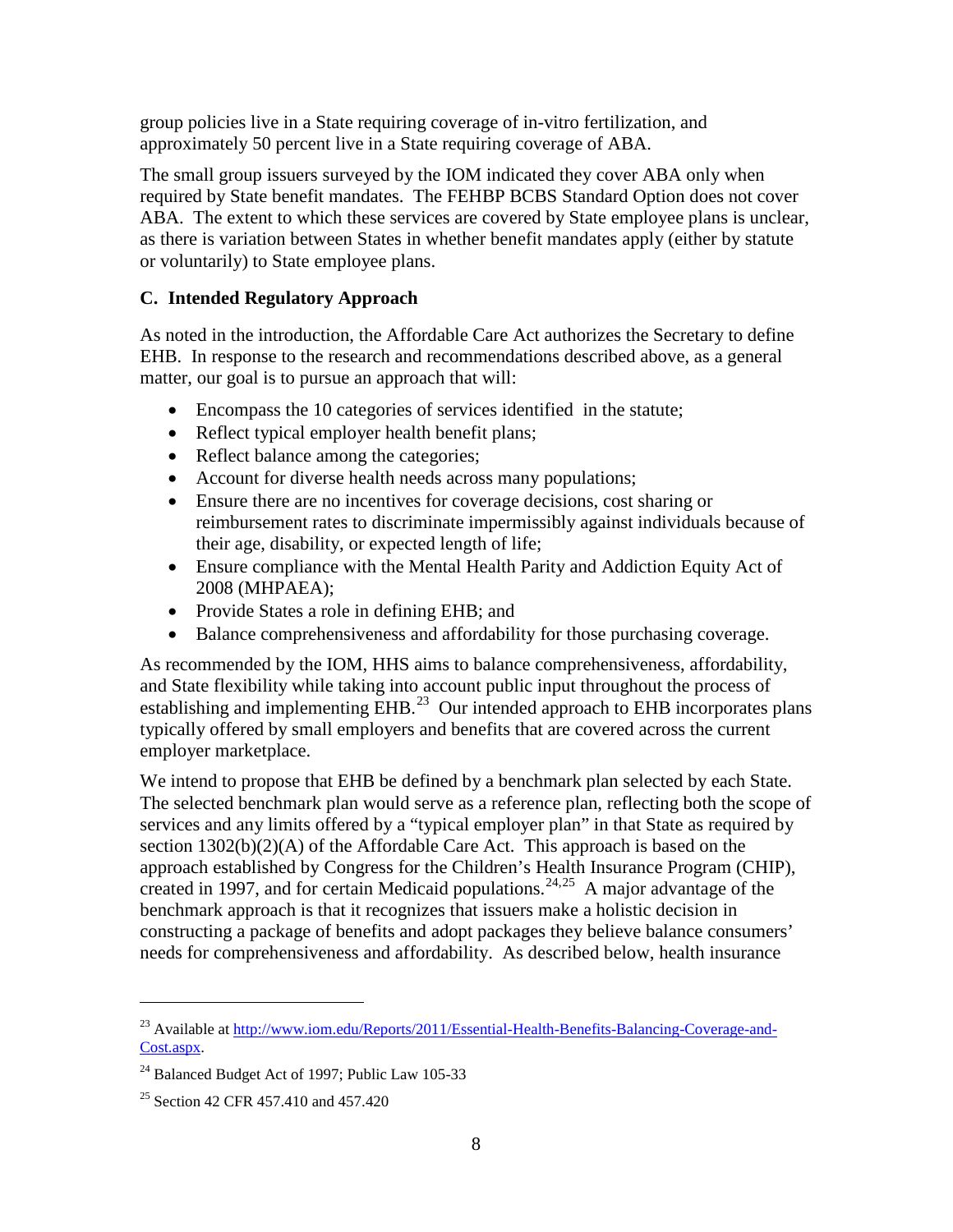issuers could adopt the scope of services and limits of the State benchmark, or vary it within the parameters described below.

## <span id="page-10-0"></span>*Four Benchmark Plan Types*

Our analysis of offerings that exist today suggests that the following four benchmark plan types for 2014 and 2015 best reflect the statutory standards for EHB in the Affordable Care Act:

- (1) the largest plan by enrollment in any of the three largest small group insurance products in the State's small group market;  $^{26}$  $^{26}$  $^{26}$
- (2) any of the largest three State employee health benefit plans by enrollment;
- (3) any of the largest three national FEHBP plan options by enrollment; or
- (4) the largest insured commercial non-Medicaid Health Maintenance Organization (HMO) operating in the State.

HHS intends to assess the benchmark process for the year 2016 and beyond based on evaluation and feedback.

To reflect the State flexibility recommended by the IOM, under our intended approach, States are permitted to select a single benchmark to serve as the standard for qualified health plans inside the Exchange operating in their State and plans offered in the individual and small group markets in their State. To determine enrollment in plans for specifying the benchmark options, we intend to propose to use enrollment data from the first quarter two years prior to the coverage year and that States select a benchmark in the third quarter two years prior to the coverage year. For example, enrollment data from HealthCare.gov for the first quarter of calendar year 2012 could be used to determine which plans would be potential benchmarks for State selection and the benchmark plan specified during the third quarter of 2012 for coverage year 2014. If a State does not exercise the option to select a benchmark health plan, we intend to propose that the default benchmark plan for that State would be the largest plan by enrollment in the largest product in the State's small group market.

## <span id="page-10-1"></span>*Defraying the Cost of Additional Benefits*

 $\overline{a}$ 

Section  $1311(d)(3)(B)$  of the Affordable Care Act requires States to defray the costs of State-mandated benefits in excess of EHB for individuals enrolled in any qualified health plan either in the individual market or in the small group market. Similar to other Exchange decisions, the State may select the benchmark plan. The approach for 2014 and 2015 would provide a transition period for States to coordinate their benefit mandates while minimizing the likelihood the State would be required to defray the costs of these mandates in excess of EHB. In the transitional years of 2014 and 2015, if a State chooses a benchmark subject to State mandates – such as a small group market plan – that benchmark would include those mandates in the State EHB package. Alternatively,

<span id="page-10-2"></span><sup>&</sup>lt;sup>26</sup> Nomenclature used in HealthCare.gov describes "products" as the services covered as a package by an issuer, which may have several cost-sharing options and riders as options. A "plan" refers to the specific benefits and cost-sharing provisions available to an enrolled consumer. For example, multiple plans with different cost-sharing structures and rider options may derive from a single product.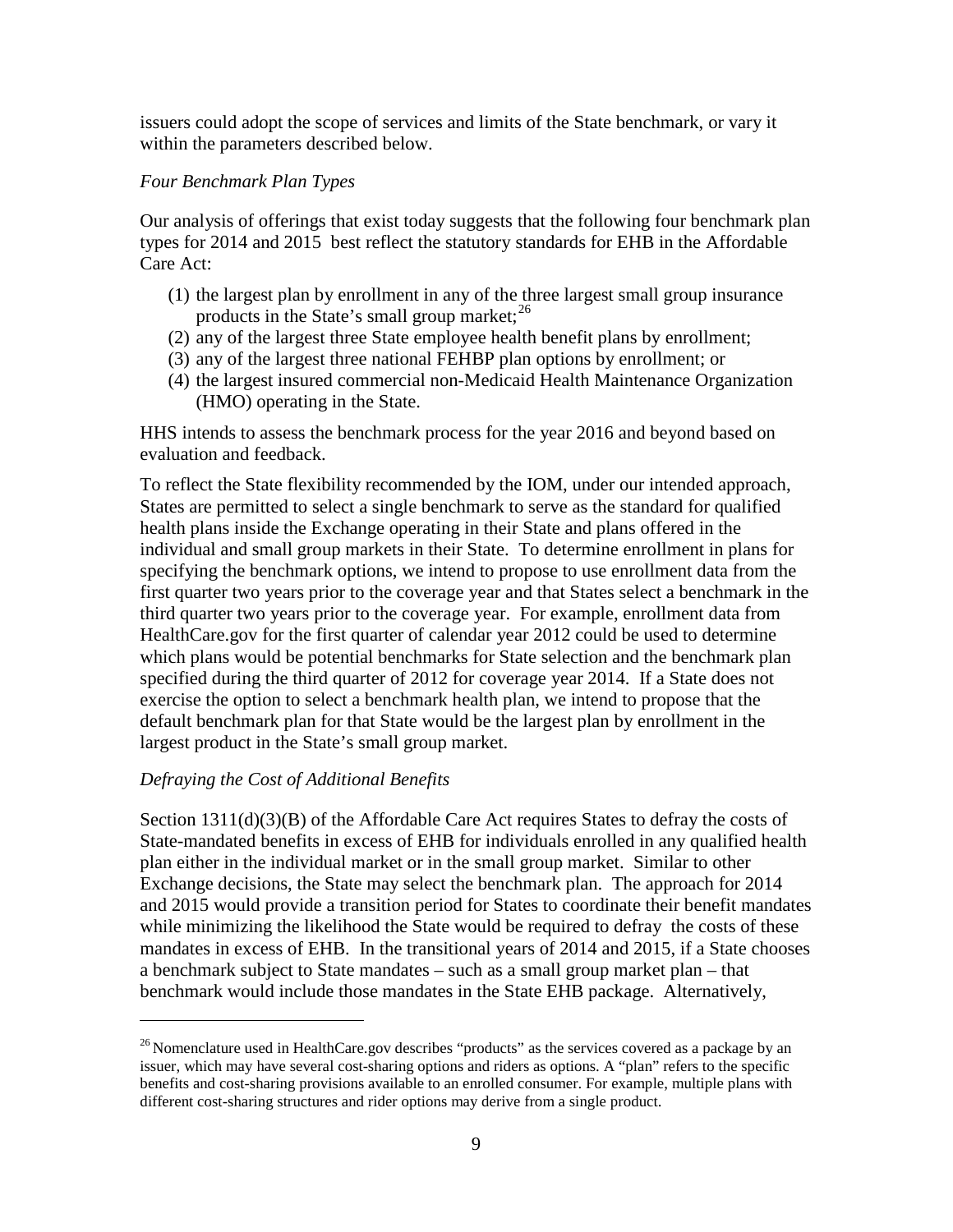under our intended approach a State could also select a benchmark such as an FEHBP plan that may not include some or all of the State's benefit mandates, and therefore under Section  $1311(d)(3)(B)$ , the State would be required to cover the cost of those mandates outside the State EHB package. HHS intends to evaluate the benchmark approach for the calendar year 2016 and will develop an approach that may exclude some State benefit mandates from inclusion in the State EHB package.

#### <span id="page-11-0"></span>*Benchmark Plan Approach and the 10 Benefit Categories*

One of the challenges with the described benchmark plan approach to defining EHB is meeting both the test of a "typical employer plan" and ensuring coverage of all 10 categories of services set forth in section 1302(b)(1) of the Affordable Care Act. Not every benchmark plan includes coverage of all 10 categories of benefits identified in the Affordable Care Act (e.g., some of the benchmark plans do not routinely cover habilitative services or pediatric oral or vision services). The Affordable Care Act requires all issuers subject to the EHB standard in section 1302(a) to cover each of the 10 benefit categories.<sup>[27](#page-11-1)</sup> If a category is missing in the benchmark plan, it must nevertheless be covered by health plans required to offer EHB. In selecting a benchmark plan, a State may need to supplement the benchmark plan to cover each of the 10 categories. We are considering policy options for how a State supplements its benchmark benefits if the selected benchmark is missing a category of benefits. The most commonly non-covered categories of benefits among typical employer plans are habilitative services, pediatric oral services, and pediatric vision services.

Below, we discuss several specific options for habilitative services, pediatric oral care and pediatric vision care. Generally, we intend to propose that if a benchmark is missing other categories of benefits, the State must supplement the missing categories using the benefits from any other benchmark option. In a State with a default benchmark with missing categories, the benchmark plan would be supplemented using the largest plan in the benchmark type (e.g. small group plans or State employee plans or FEHBP) by enrollment offering the benefit. If none of the benchmark options in that benchmark type offer the benefit, the benefit will be supplemented using the FEHBP plan with the largest enrollment. For example, in a State where the default benchmark is in place but that default plan did not offer prescription drug benefits, the benchmark would be supplemented using the prescription drug benefits offered in the largest small group benchmark plan option with coverage for prescription drugs. If none of the three small group market benchmark options offer prescription drug benefits, that category would be based on the largest plan offering prescription drug benefits in FEHBP. We are continuing to consider options for supplementing missing categories such as habilitative care, pediatric oral care and pediatric vision care if States do not select one of the options discussed below.

<span id="page-11-1"></span> $^{27}$  A qualified health plan may choose to not offer coverage for pediatric oral services provided that a standalone dental benefit plan which covers pediatric oral services as defined by EHB is offered through the same Exchange.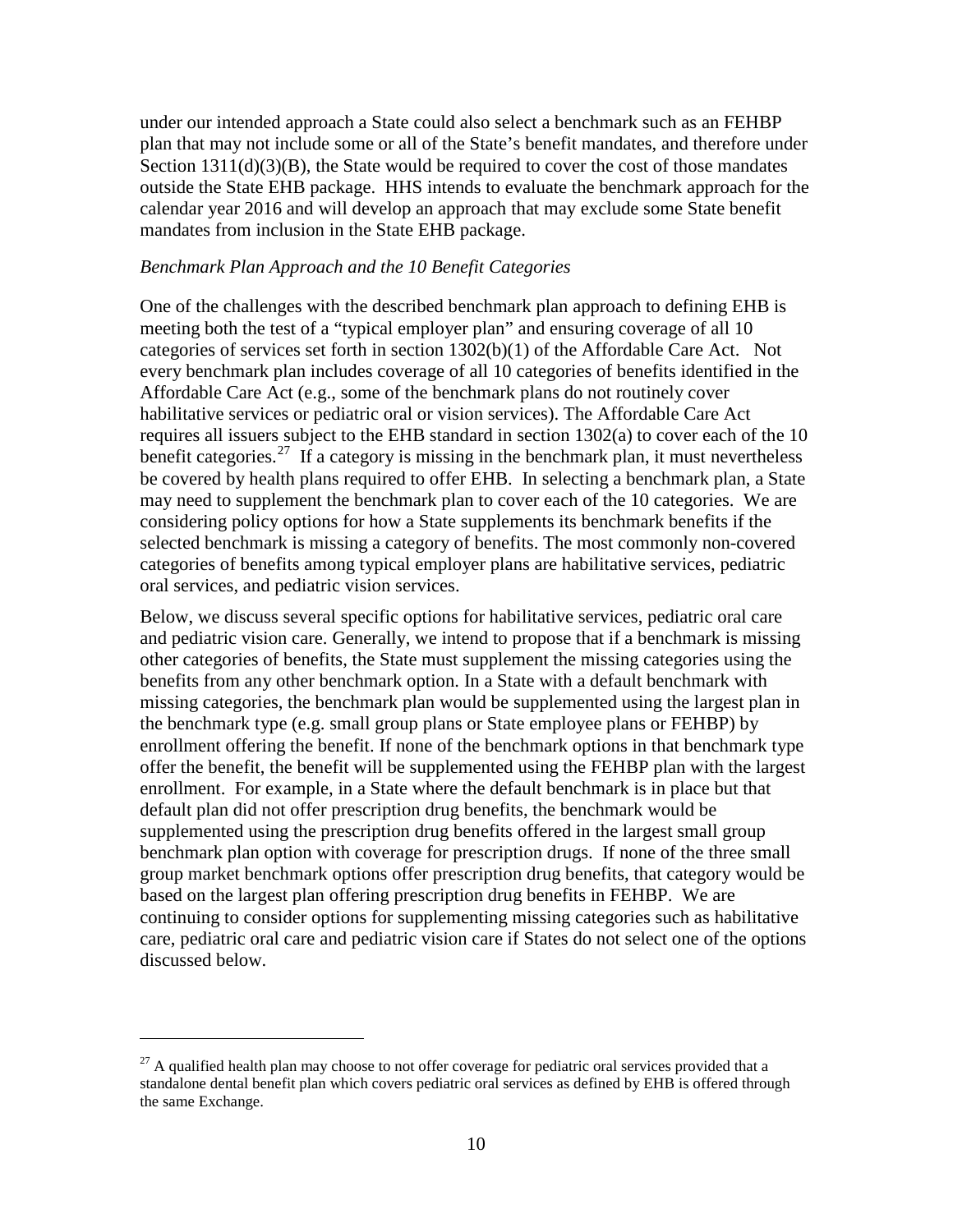## <span id="page-12-0"></span>*Habilitation*

Because habilitative services are a less well defined area of care, there is uncertainty on what is included in it. The NAIC has proposed a definition of habilitation in materials transmitted to the Department as required under Section 2715 of the PHSA, and Medicaid has also adopted a definition of habilitative services.<sup>[28,](#page-12-2)[29](#page-12-3)</sup> These definitions include the concept of "keeping" or "maintaining" function, but this concept is virtually unknown in commercial insurance, which focuses on creating skills and functions (in habilitation) or restoring skills and function (for rehabilitation). Private insurance and Medicare may use different definitions when relating to coverage of these services.<sup>30</sup> We seek comment on the advantages and disadvantages of including maintenance of function as part of the definition of habilitative services. We are considering two options if a benchmark plan does not include coverage for habilitative services:

- 1) Habilitative services would be offered at parity with rehabilitative services -- a plan covering services such as PT, OT, and ST for rehabilitation must also cover those services in similar scope, amount, and duration for habilitation; or
- 2) As a transitional approach, plans would decide which habilitative services to cover, and would report on that coverage to HHS. HHS would evaluate those decisions, and further define habilitative services in the future.

## <span id="page-12-1"></span>*Pediatric Oral and Vision*

For pediatric oral services, we are considering two options for supplementing benchmarks that do not include these categories. The State may select supplemental benefits from either:

- 1) The Federal Employees Dental and Vision Insurance Program (FEDVIP) dental plan with the largest national enrollment; or
- 2) The State's separate CHIP program.<sup>[31](#page-12-5)</sup>

We intend to propose the EHB definition would not include non-medically necessary orthodontic benefits.

For pediatric vision services we intend to propose the plan must supplement with the benefits covered by the FEDVIP vision plan with the largest enrollment. The rationale for a different treatment of this category is that CHIP does not require vision services. As with habilitative services, we also seek comment on an approach that lets plans define the pediatric oral and vision services with required reporting as a transition policy.

<span id="page-12-2"></span> $28$  See 76Fed. Reg. 52,442 and 76 Fed. Reg. 52,475.

<span id="page-12-3"></span><sup>&</sup>lt;sup>29</sup> For Medicaid definition, see Social Security Act, Section 1915(c)(5)(A).

<span id="page-12-4"></span> $30$  See section 220.2(c) and (d) in the Medicare Benefits Policy Manual available here: <http://www.cms.gov/manuals/Downloads/bp102c15.pdf>

<span id="page-12-5"></span> $31$  If a State does not have a separate CHIP program, it may establish a benchmark that is consistent with the applicable CHIP standards.

<http://www.cms.gov/SMDL/downloads/CHIPRA%20Dental%20SHO%20Final%20100709revised.pdf>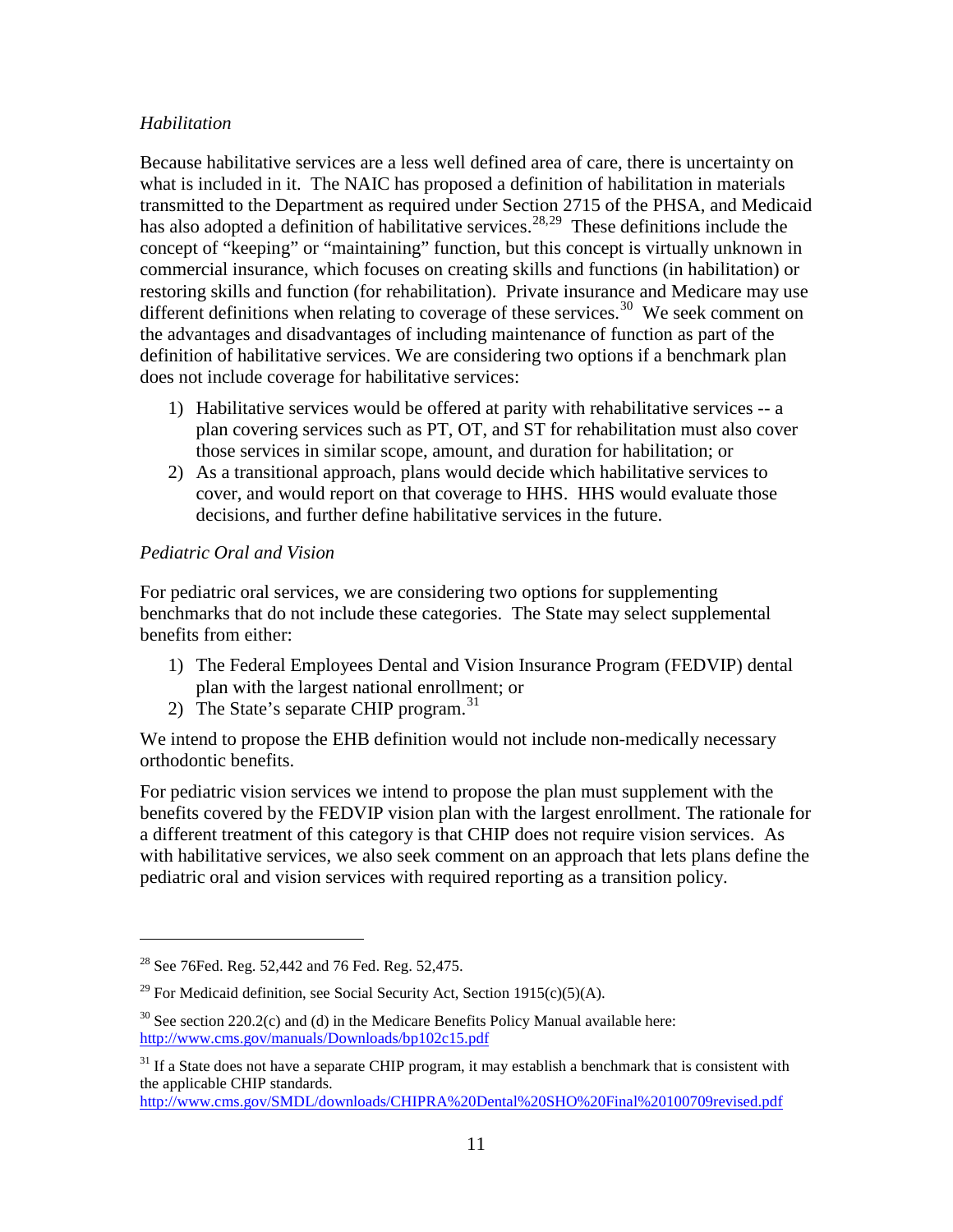#### <span id="page-13-0"></span>*Mental Health and Substance Use Disorder Services and Parity*

The MHPAEA expanded on previous Federal parity legislation addressing the potential for discrimination in mental health and substance use disorder benefits to occur by generally requiring that the financial requirements or treatment limitations for mental health and substance use disorder benefits be no more restrictive than those for medical and surgical benefits. However, although parity was applied for covered mental health and substance use disorder benefits, there was no requirement to offer such a benefit in the first instance. Also, prior to the Affordable Care Act, MHPAEA parity requirements did not apply to the individual market or group health coverage sponsored by employers with 50 or fewer employees.

The Affordable Care Act identifies coverage of mental health and substance use disorder benefits as one of the 10 categories and therefore as an EHB in both the individual and small group markets. The Affordable Care Act also specifically extends MHPAEA to the individual market. Because the Affordable Care Act requires any issuer that must meet the coverage standard set in section  $1302(a)$  to cover each of the 10 categories, all such plans must include coverage for mental health and substance use disorder services, including behavioral health treatment. Consistent with Congressional intent, we intend to propose that parity applies in the context of EHB.

#### <span id="page-13-1"></span>*Benefit Design Flexibility*

To meet the EHB coverage standard, HHS intends to require that a health plan offer benefits that are "substantially equal" to the benefits of the benchmark plan selected by the State and modified as necessary to reflect the 10 coverage categories. This is the same equivalency standard that applies to plans under CHIP.<sup>[32](#page-13-2)</sup> Similar to CHIP, we intend to propose that a health insurance issuer have some flexibility to adjust benefits, including both the specific services covered and any quantitative limits provided they continue to offer coverage for all 10 statutory EHB categories. Any flexibility provided would be subject to a baseline set of relevant benefits, reflected in the benchmark plan as modified. Permitting flexibility would provide greater choice to consumers, promoting plan innovation through coverage and design options, while ensuring that plans providing EHB offer a certain level of benefits. We are considering permitting substitutions that may occur only within each of the 10 categories specified by the Affordable Care Act. However, we are also considering whether to allow substitution across the benefit categories. If such flexibility is permitted, we seek input on whether substitution across categories should be subject to a higher level of scrutiny in order to mitigate the potential for eliminating important services or benefits in particular categories. In addition, we intend to require that the substitution be actuarially equivalent, using the same measures defined in CHIP. $33$ 

To ensure competition within pharmacy benefits, we intend to propose a standard that reflects the flexibility permitted in Medicare Part D in which plans must cover the

<span id="page-13-2"></span><sup>&</sup>lt;sup>32</sup> 42 CFR 457.420.

<span id="page-13-3"></span><sup>&</sup>lt;sup>33</sup> 42 CFR 457.431